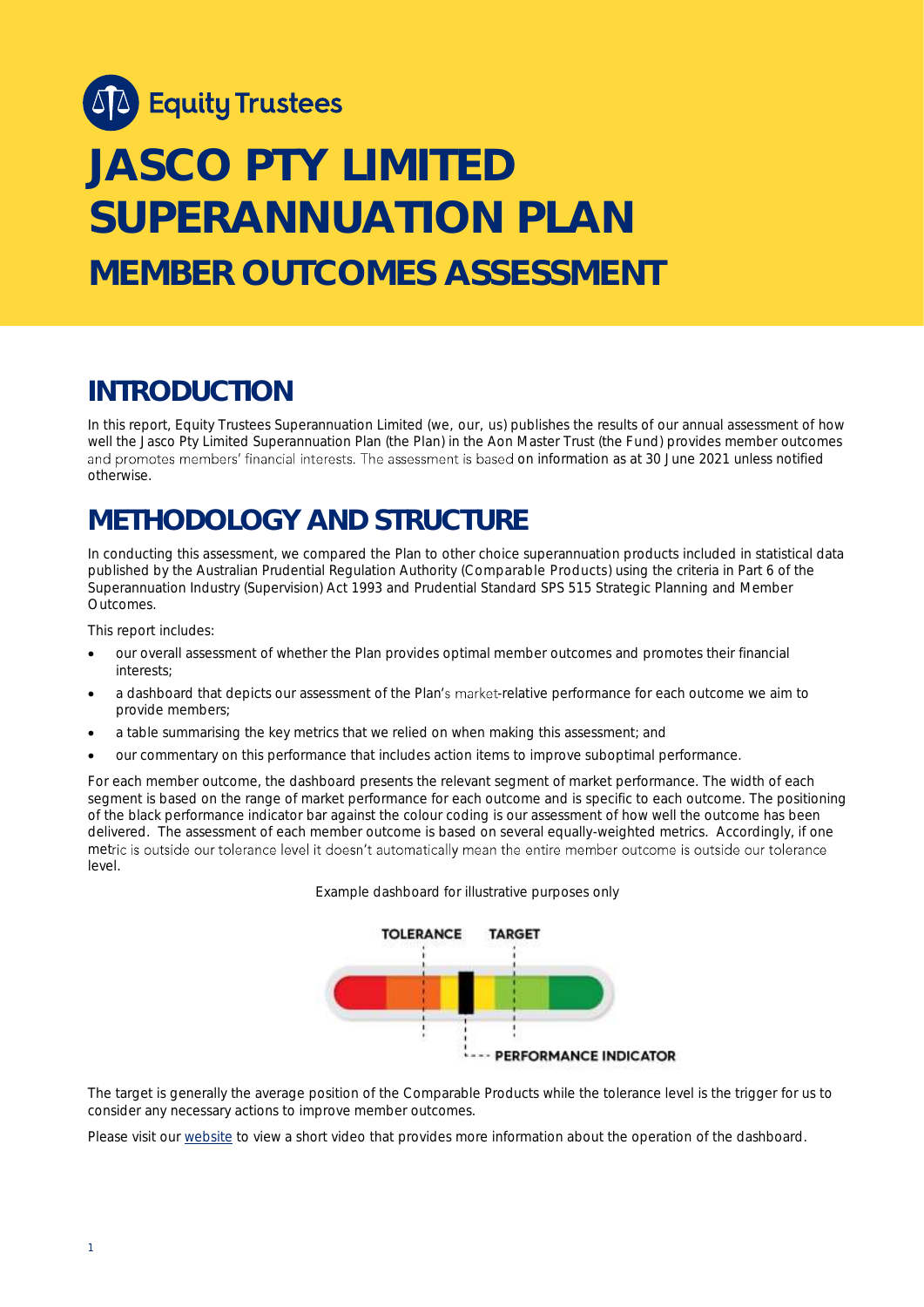

# **OVERALL ASSESSMENT**

Having carefully considered the comparisons of the Plan with Comparable Products set out in this report, including the dashboards, metrics, commentary and other relevant information available to us at the time of writing, we have concluded that as a result of the following factors the Plan is promoting members' financial interests:

- 1. the Plan is in a satisfactory financial position;
- 2. the options, benefits and facilities offered in the Plan are appropriate for members;
- 3. the insurance premiums charged for the Plan do not inappropriately erode members' account balances;
- 4. the insurance strategy for the Plan is appropriate; and
- 5. the scale of the Plan and the Fund does not disadvantage members.

# **DASHBOARD**

# STRATEGIC CONTEXT

Working together with the Fund's Promoter, smartMonday, our purpose is to support members to meet their financial goals and grow their superannuation savings through smart, easy to understand actions which contribute to the long-term growth of their savings.

To support this purpose, our goals for the Fund are to deliver long term sustainable investment returns and fee structures, grow the fund organically and strategically, rationalise and simplify the operational structure, maintain strong governance, improve member engagement, and develop and offer innovative and needs-based solutions to improve member outcomes.

The Plan is a defined benefit product.

## FINANCIAL POSITION

| Outcomes                                                     | The Plan is in a satisfactory financial position because the value of assets is adequate<br>to cover the liabilities for vested benefits.                                                                                                                                                                                                                                                                                                                                          |                                       |  |         |           |         |
|--------------------------------------------------------------|------------------------------------------------------------------------------------------------------------------------------------------------------------------------------------------------------------------------------------------------------------------------------------------------------------------------------------------------------------------------------------------------------------------------------------------------------------------------------------|---------------------------------------|--|---------|-----------|---------|
| The Plan's performance<br>relative to Comparable<br>Products |                                                                                                                                                                                                                                                                                                                                                                                                                                                                                    | I Target<br>Tolerance I               |  |         |           |         |
| <b>Metrics</b>                                               | Ref                                                                                                                                                                                                                                                                                                                                                                                                                                                                                | Metric label                          |  | Value   | Tolerance | Target  |
|                                                              | 1.1                                                                                                                                                                                                                                                                                                                                                                                                                                                                                | Defined Benefit Vested Benefits Index |  | 126.43% | 98.00%    | 100.00% |
|                                                              | 1.1 The Defined Benefit Vested Benefits Index measures the Plan's capacity to pay out all defined benefit<br>members' benefits from existing defined benefit assets in the event they were all to leave the Fund at the<br>same time. Note that additional account balances of defined benefit members are not included in the<br>assets and liabilities for the Defined Benefit Vested Benefits Index and are therefore assumed to be<br>covered 100% by the accumulation assets. |                                       |  |         |           |         |

#### **Commentary**

The performance indicator measures the Plan's capacity to pay out all members' benefits from existing assets in the event they were all to leave the Fund at the same time.

As the performance indicator meets our target, no remedial action is required as a result of this assessment.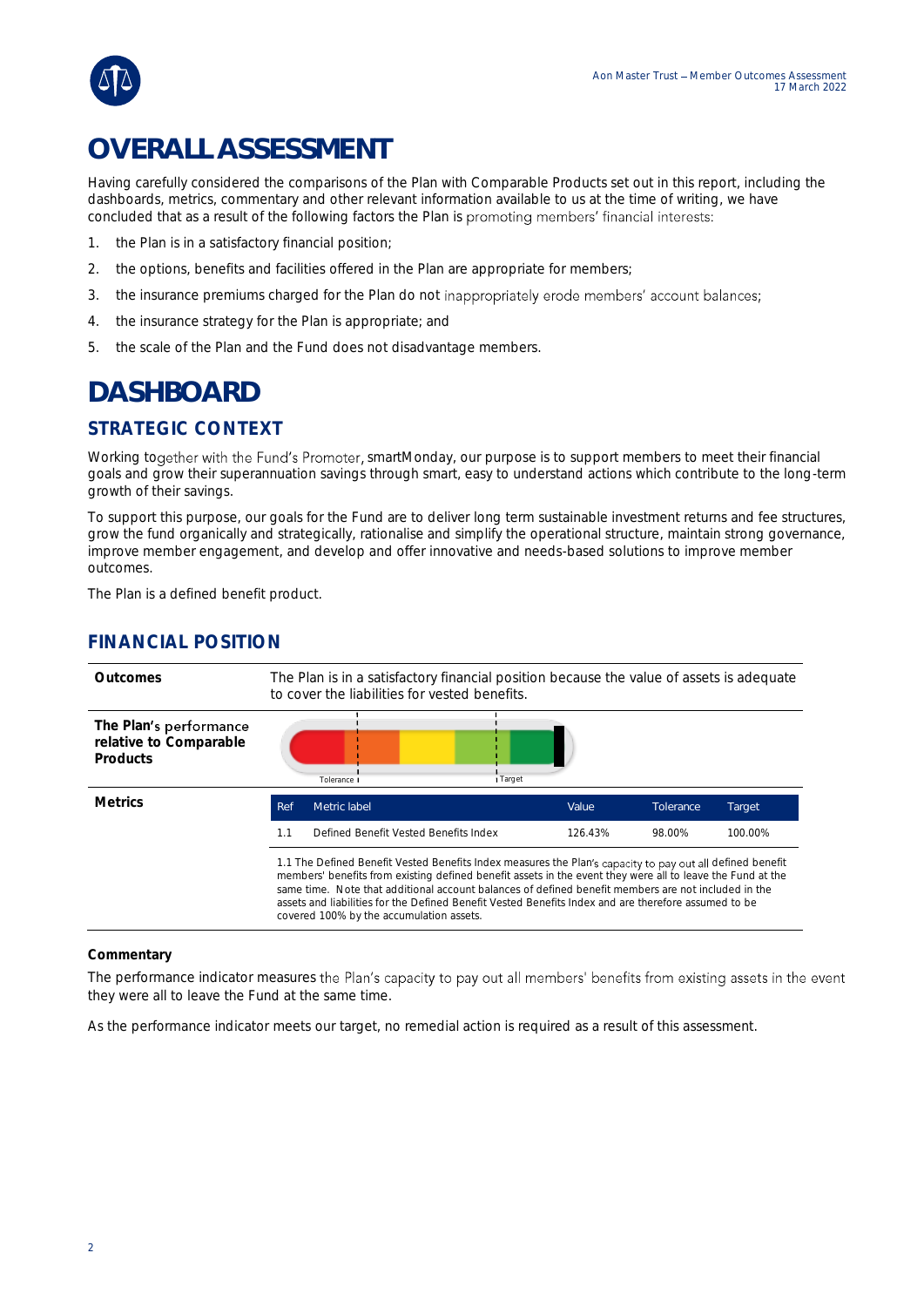

### INSURANCE CLAIM MANAGEMENT

| Outcomes                                                     | Valid claims are accepted and paid in a timely manner.                                                                                                                                                                                                                                                             |                                              |          |           |        |  |
|--------------------------------------------------------------|--------------------------------------------------------------------------------------------------------------------------------------------------------------------------------------------------------------------------------------------------------------------------------------------------------------------|----------------------------------------------|----------|-----------|--------|--|
| The Plan's performance<br>relative to Comparable<br>Products |                                                                                                                                                                                                                                                                                                                    | Tolerance<br>Target                          |          |           |        |  |
| <b>Metrics</b>                                               | Ref                                                                                                                                                                                                                                                                                                                | Metric label                                 | Value    | Tolerance | Target |  |
|                                                              | 5.1                                                                                                                                                                                                                                                                                                                | Insurer's declined claims ratio - life cover | $0.00\%$ | 3.70%     | 2.42%  |  |
|                                                              | 5.3                                                                                                                                                                                                                                                                                                                | Insurer's declined claims ratio - TPD cover  | $0.00\%$ | 17.30%    | 12.27% |  |
|                                                              | 5.7                                                                                                                                                                                                                                                                                                                | Insurance-related EDR complaints             | 1.73     | 2.37      | 1.01   |  |
|                                                              | 5.2 and 5.4 The time to decision is measured in months.<br>5.3 - 5.4 TPD means "Total and Permanent Disablement".<br>5.7 EDR means "External Dispute Resolution".<br>5.7 This is the annual number of insurance-related complaints to the Australian Financial Complaints<br>Authority per 10,000 member accounts. |                                              |          |           |        |  |

#### **Commentary**

The performance indicator measures the acceptance of insurance claims and the quality of the claims process against Comparable Products.

The performance indicator, which is above our target is based on equal weighting of all the metrics in the above table.

The insured benefits in this Plan are supported by group life insurance policies from TAL Life Limited. For this suite of policies, in the year ended 30 June 2021 the Fund's insurer:

- paid 3 death benefit claims and declined no death benefit claims; and
- paid 9 TPD benefit claims and declined no TPD benefit claims.

As no claims have been declined, no remedial action is required as a result of this assessment.

The number of insurance-related complaints that have been made to the Australian Financial Complaints Authority does not meet our target and is within our tolerance level. No remedial action is required as a result of this assessment.

As a result, we are comfortable that valid claims are accepted and paid in a timely manner.

All insurance cover is voluntary. We believe that the appropriate level of insurance cover is a balance between the amount of cover required (based on the maintenance of the member's, and their dependants', standard of living in the event of a claim) and the affordability of that cover for the member.

Members have the opportunity to seek personal financial advice if required, select their own level of insurance cover and cancel their cover if no longer required. Therefore:

- the insurance premiums charged for the Plan do not inappropriately erode members' account balances; and
- the insurance strategy for the Plan is appropriate.